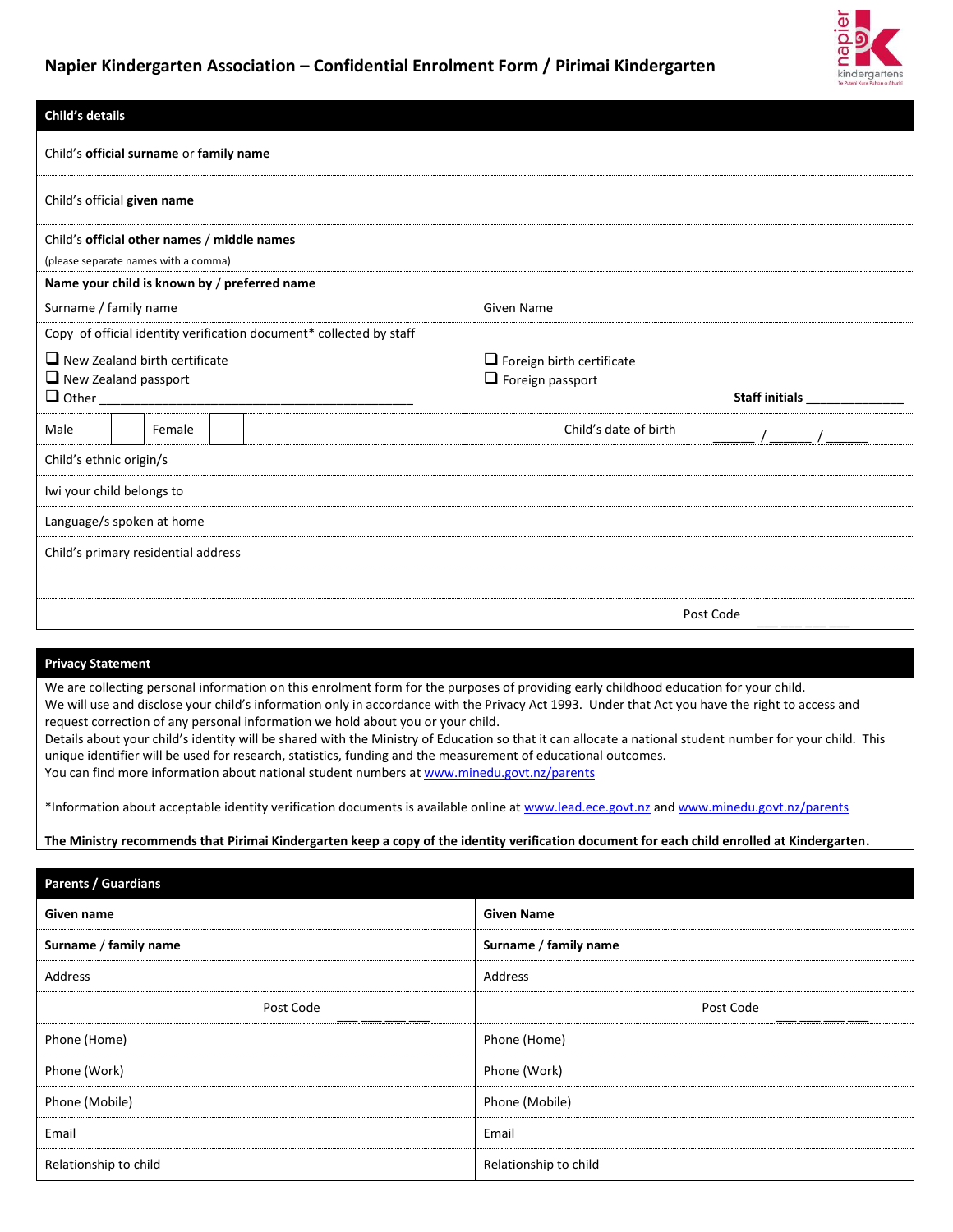| <b>Emergency Contacts - Person/s Who Can Pick Up Your Child</b> |                       |  |  |  |  |
|-----------------------------------------------------------------|-----------------------|--|--|--|--|
| Given name                                                      | <b>Given Name</b>     |  |  |  |  |
| Surname / family name                                           | Surname / family name |  |  |  |  |
| Address                                                         | Address               |  |  |  |  |
| Post Code                                                       | Post Code             |  |  |  |  |
| Phone (Home)                                                    | Phone (Home)          |  |  |  |  |
| Phone (Work)                                                    | Phone (Work)          |  |  |  |  |
| Relationship to child                                           | Relationship to child |  |  |  |  |

| Additional Person/s Who Can Pick Up Your Child |                       |
|------------------------------------------------|-----------------------|
| Given name                                     | Given name            |
| Surname / family name                          | Surname / family name |
| <b>Address</b>                                 | Address               |
| Post Code                                      | Post Code             |
| Phone (Home)                                   | Phone (Home)          |
| Phone (Work)                                   | Phone (Work)          |
| Relationship to child                          | Relationship to child |
| Given name                                     | Given name            |
| Surname / family name                          | Surname / family name |
| Address                                        | Address               |
| Post Code                                      | Post Code             |
| Phone (Home)                                   | Phone (Home)          |
| Phone (Work)                                   | Phone (Work)          |
| Relationship to child                          | Relationship to child |

| <b>Custodial Statement</b>                                                                                        |     |  |    |  |
|-------------------------------------------------------------------------------------------------------------------|-----|--|----|--|
| Are there any custodial arrangements concerning your child?                                                       | Yes |  | No |  |
| If YES, please give details of any custodial arrangements or court orders (a copy of any court order is required) |     |  |    |  |
|                                                                                                                   |     |  |    |  |
|                                                                                                                   |     |  |    |  |
|                                                                                                                   |     |  |    |  |

| Person/s who cannot pick up your child |      |  |  |  |  |  |
|----------------------------------------|------|--|--|--|--|--|
| Name                                   | Name |  |  |  |  |  |
| Name                                   | Name |  |  |  |  |  |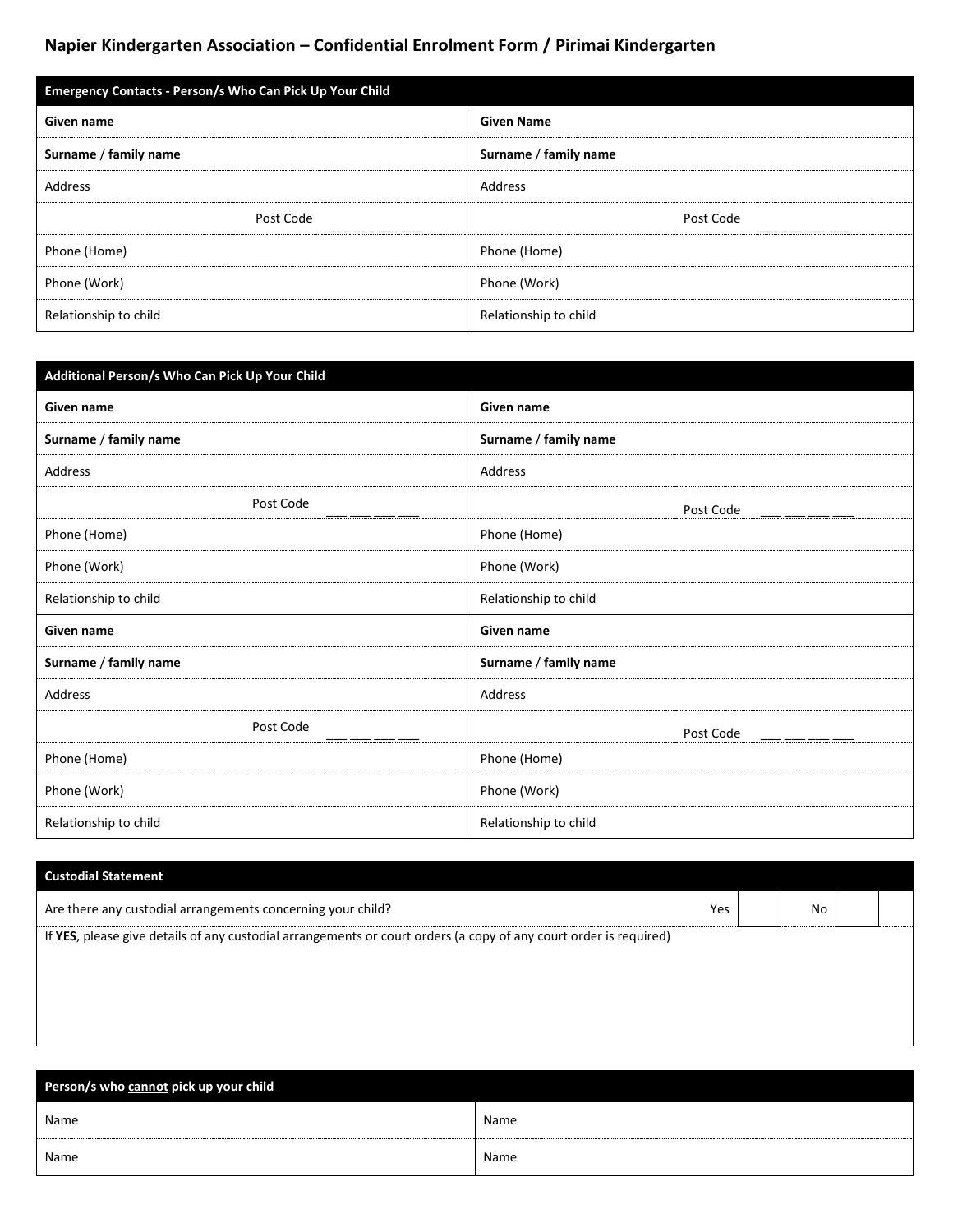| <b>Child's Doctor</b>  |           |
|------------------------|-----------|
| Name                   | Phone     |
| Name of medical centre |           |
| Address                | Post Code |
|                        |           |
| <b>Health</b>          |           |

| Illness / allergies?                                          |     |    |  |
|---------------------------------------------------------------|-----|----|--|
|                                                               |     |    |  |
|                                                               |     |    |  |
|                                                               |     |    |  |
| Is your child up-to-date with immunisations?                  | Yes | No |  |
| (please provide verifications of all immunisations)           |     |    |  |
| For staff - Immunisation records sighted and details recorded | Yes | No |  |

#### **Medicine**

#### **Category (i) Medicines**

A category (i) medicine is a non-prescription preparation (such as sun block, arnica cream, antiseptic liquid, insect bite treatment) that is not ingested, used for the 'first aid' treatment of minor injuries and kept in the first aid cabinet.

|                                                                                                                                                                                                                         |                                                                                       |     |    | Do you approve of the following category (i) medicines, provided by Pirimai Kindergarten be used on your child.                                                                                                                                                                                                  |      |    |  |  |
|-------------------------------------------------------------------------------------------------------------------------------------------------------------------------------------------------------------------------|---------------------------------------------------------------------------------------|-----|----|------------------------------------------------------------------------------------------------------------------------------------------------------------------------------------------------------------------------------------------------------------------------------------------------------------------|------|----|--|--|
|                                                                                                                                                                                                                         | Antiseptic Cream                                                                      | Yes | No | Arnica<br>$\bullet$                                                                                                                                                                                                                                                                                              | Yes  | No |  |  |
| $\bullet$                                                                                                                                                                                                               | Nappy Wipes                                                                           | Yes | No | Saline Water<br>$\bullet$                                                                                                                                                                                                                                                                                        | Yes  | No |  |  |
|                                                                                                                                                                                                                         | Stingose                                                                              | Yes | No | Sunscreen<br>$\bullet$                                                                                                                                                                                                                                                                                           | Yes  | No |  |  |
|                                                                                                                                                                                                                         | Parent / Guardian Signature                                                           |     |    |                                                                                                                                                                                                                                                                                                                  | Date |    |  |  |
|                                                                                                                                                                                                                         | <b>Category (ii) Medicines</b>                                                        |     |    |                                                                                                                                                                                                                                                                                                                  |      |    |  |  |
|                                                                                                                                                                                                                         |                                                                                       |     |    | Category (ii) medicines are prescription (such as antibiotics, eye/ear drops etc) or non-prescription (such as paracetamol liquid, cough syrup etc)<br>medicine that is used for a specific period of time to treat a specific condition or symptom, provided by the parent for the use of that child only.      |      |    |  |  |
|                                                                                                                                                                                                                         |                                                                                       |     |    | I acknowledge that written authority from a parent is to be given at the beginning of each day a category (ii) medicine is to be administered, detailing<br>what (name of medication), how (method and dose) and when (time or specific symptoms / circumstances) medicine is to be given.                       |      |    |  |  |
|                                                                                                                                                                                                                         | Prescription medicines can only be administered if they are in the name of the child. |     |    |                                                                                                                                                                                                                                                                                                                  |      |    |  |  |
| For staff - Medication agreement to be completed and signed, for each incident<br>Yes<br>No                                                                                                                             |                                                                                       |     |    |                                                                                                                                                                                                                                                                                                                  |      |    |  |  |
|                                                                                                                                                                                                                         |                                                                                       |     |    |                                                                                                                                                                                                                                                                                                                  |      |    |  |  |
|                                                                                                                                                                                                                         | Parent / Guardian Signature<br>Date                                                   |     |    |                                                                                                                                                                                                                                                                                                                  |      |    |  |  |
|                                                                                                                                                                                                                         | <b>Category (iii) Medicines</b>                                                       |     |    |                                                                                                                                                                                                                                                                                                                  |      |    |  |  |
|                                                                                                                                                                                                                         | etc) provided by the parent for the use of that child only.                           |     |    | Category (iii) medicines are prescription (such as asthma inhalers, epilepsy medication etc) or non-prescription (such as antihistamine syrup, lanolin<br>cream etc) medicine that is used for the ongoing treatment of a pre-diagnosed condition (such as asthma, epilepsy, allergic reaction, diabetes, eczema |      |    |  |  |
| A medication agreement is to be completed if your child requires medication detailing what (name of medication), how (method and dose) and when<br>(time or specific symptoms / circumstances) medicine is to be given. |                                                                                       |     |    |                                                                                                                                                                                                                                                                                                                  |      |    |  |  |
| For staff – Medication agreement completed and signed<br>Yes<br>No                                                                                                                                                      |                                                                                       |     |    |                                                                                                                                                                                                                                                                                                                  |      |    |  |  |
|                                                                                                                                                                                                                         |                                                                                       |     |    |                                                                                                                                                                                                                                                                                                                  |      |    |  |  |
|                                                                                                                                                                                                                         | Parent / Guardian Signature                                                           |     |    |                                                                                                                                                                                                                                                                                                                  | Date |    |  |  |

#### **School Details**

Name of Primary School your child is likely to attend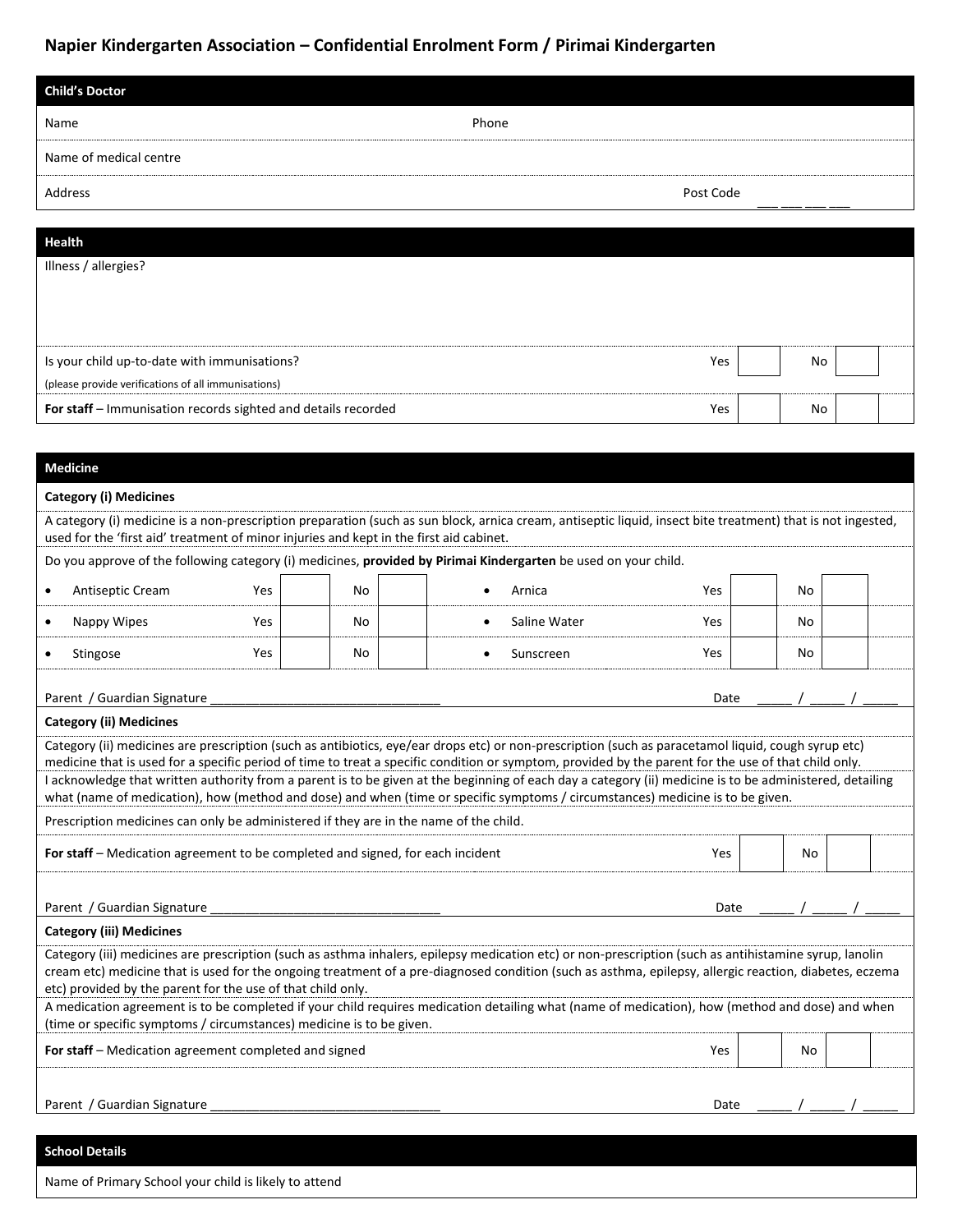| <b>Enrolment Details</b>           |                                                                                                                                                                                        |                                                                                                                                                                                                                                                                                                                                                                                                                           |           |          |        |                                                                                                                                                   |  |
|------------------------------------|----------------------------------------------------------------------------------------------------------------------------------------------------------------------------------------|---------------------------------------------------------------------------------------------------------------------------------------------------------------------------------------------------------------------------------------------------------------------------------------------------------------------------------------------------------------------------------------------------------------------------|-----------|----------|--------|---------------------------------------------------------------------------------------------------------------------------------------------------|--|
|                                    |                                                                                                                                                                                        | Date of Enrolment ______ / _____ / _____ Date of Entry _____ / _____ / _____ Date of Exit _____ / _____ / _____                                                                                                                                                                                                                                                                                                           |           |          |        |                                                                                                                                                   |  |
| Hours ECE funding.                 |                                                                                                                                                                                        | Please Note 20 Hours ECE is for up to six hours per day, up to 20 hours per week and there must be no compulsory fees when a child is receiving 20                                                                                                                                                                                                                                                                        |           |          |        |                                                                                                                                                   |  |
| Days Enrolled                      | Monday                                                                                                                                                                                 | Tuesday                                                                                                                                                                                                                                                                                                                                                                                                                   | Wednesday | Thursday | Friday |                                                                                                                                                   |  |
| <b>Times Enrolled</b>              |                                                                                                                                                                                        |                                                                                                                                                                                                                                                                                                                                                                                                                           |           |          |        | Total number<br>of hours                                                                                                                          |  |
|                                    |                                                                                                                                                                                        | For 20 Hours fill out boxes below with hours attested e.g. 6 hours                                                                                                                                                                                                                                                                                                                                                        |           |          |        |                                                                                                                                                   |  |
| 20 Hours ECE at<br>this service    |                                                                                                                                                                                        |                                                                                                                                                                                                                                                                                                                                                                                                                           |           |          |        | Total number<br>of hours                                                                                                                          |  |
| 20 Hours ECE at<br>another service |                                                                                                                                                                                        |                                                                                                                                                                                                                                                                                                                                                                                                                           |           |          |        | Total number<br>of hours                                                                                                                          |  |
|                                    |                                                                                                                                                                                        |                                                                                                                                                                                                                                                                                                                                                                                                                           |           |          |        | Date $\frac{1}{\sqrt{1-\frac{1}{2}}}$                                                                                                             |  |
| <b>20 Hours ECE Attestation</b>    |                                                                                                                                                                                        |                                                                                                                                                                                                                                                                                                                                                                                                                           |           |          |        |                                                                                                                                                   |  |
| $\bullet$                          |                                                                                                                                                                                        | Is your child receiving 20 Hours ECE for up to 6 hours per day, 20 hours per week at this kindergarten?                                                                                                                                                                                                                                                                                                                   |           |          | Yes    | No                                                                                                                                                |  |
| ٠                                  | Is your child receiving 20 Hours ECE at any other services?                                                                                                                            |                                                                                                                                                                                                                                                                                                                                                                                                                           |           |          | Yes    | No                                                                                                                                                |  |
| $\bullet$<br>$\bullet$<br>٠        |                                                                                                                                                                                        | Your child does not receive more than 20 hours of 20 Hours ECE per week across all services.<br>You authorise the Ministry of Education to make enquiries regarding the information provided in the Enrolment Agreement Form, if deemed<br>necessary, and to the extent necessary to make decisions about your child's eligibility for 20 Hours ECE.<br>child is enrolled at, about the information contained in this box |           |          |        | You consent to the kindergarten providing relevant information to the Ministry of Education, and to other early childhood education services your |  |
|                                    |                                                                                                                                                                                        |                                                                                                                                                                                                                                                                                                                                                                                                                           |           |          |        |                                                                                                                                                   |  |
| Kindergarten                       | <b>Dual Enrolment Declaration</b><br>I hereby declare that my child is / is not enrolled at another early childhood institution at the same times that he / she is enrolled at Pirimai |                                                                                                                                                                                                                                                                                                                                                                                                                           |           |          |        |                                                                                                                                                   |  |
|                                    |                                                                                                                                                                                        |                                                                                                                                                                                                                                                                                                                                                                                                                           |           |          |        | Date _____ / _____ / _____                                                                                                                        |  |
|                                    |                                                                                                                                                                                        | Statutory Holidays - Pirimai Kindergarten does not open on Statutory Holidays                                                                                                                                                                                                                                                                                                                                             |           |          |        |                                                                                                                                                   |  |
|                                    |                                                                                                                                                                                        | Term Breaks - This enrolment is exclusive of kindergarten term breaks                                                                                                                                                                                                                                                                                                                                                     |           |          |        |                                                                                                                                                   |  |
| Other                              |                                                                                                                                                                                        |                                                                                                                                                                                                                                                                                                                                                                                                                           |           |          |        |                                                                                                                                                   |  |
|                                    |                                                                                                                                                                                        | Please tell us about your child's strengths, interests or special needs                                                                                                                                                                                                                                                                                                                                                   |           |          |        |                                                                                                                                                   |  |
|                                    |                                                                                                                                                                                        |                                                                                                                                                                                                                                                                                                                                                                                                                           |           |          |        |                                                                                                                                                   |  |
|                                    |                                                                                                                                                                                        |                                                                                                                                                                                                                                                                                                                                                                                                                           |           |          |        |                                                                                                                                                   |  |
|                                    |                                                                                                                                                                                        |                                                                                                                                                                                                                                                                                                                                                                                                                           |           |          |        |                                                                                                                                                   |  |